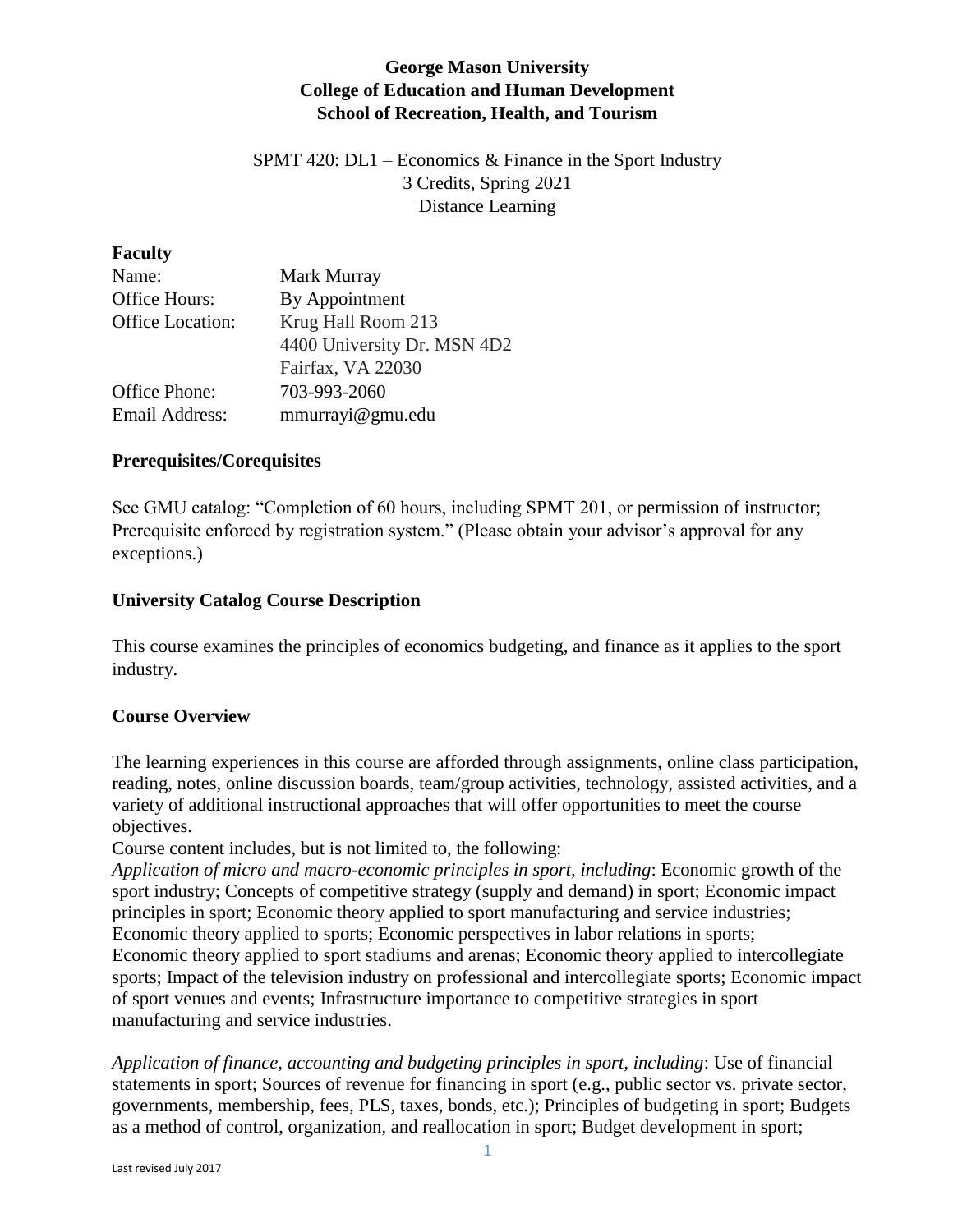Financial management of sport facilities; Present financial status of the sports industry - collegiate, professional, private, manufacturers; Concessions and merchandising in sport - trademark licensing, inventory, cost control, cash management; For profit and not-for-profit budgeting in sport; Development and sport fund-raising principles and methodology (campaigns, alumni, auctions); Development and presentation of business plans in sport.

## **Course Delivery Method**

# **Under no circumstances, may students participate in online class sessions (either by phone or Internet) while operating motor vehicles. Further, as expected in a face-to-face class meeting, such online participation requires undivided attention to course content and communication.**

This course will be delivered online (76% or more) using an asynchronous format via Blackboard Learning Management system (LMS) housed in the MyMason portal. You will log in to the Blackboard (Bb) course site using your Mason email name (everything before @masonlive.gmu.edu) and email password. The course site will be available on January 25, 2021. **Students must have access to a computer with word processing, Excel, PowerPoint/Google Slides, and a webcam with microphone.**

## *Technical Requirements*

To participate in this course, students will need to satisfy the following technical requirements:

- High-speed Internet access with a standard up-to-date browser, either Internet Explorer or Google Chrome is required (note: Opera and Safari are not compatible with Blackboard).
- Students must maintain consistent and reliable access to their GMU email and Blackboard, as these are the official methods of communication for this course.
- Students will need a webcam and microphone.
- Students will need access to Kaltura, word processing, Excel, PowerPoint/Google Slides.
- Students may be asked to create logins and passwords on supplemental websites and/or to download trial software to their computer or tablet as part of course requirements.

# *Expectations*

- Course Week: Because asynchronous courses do not have a "fixed" meeting day, our week will **start** on Monday morning at 12:01am, and **finish** on Sunday at 11:59 p.m.
- Log-in Frequency: Students must actively check the course Blackboard site and their GMU email for communications from the instructor, class discussions, and/or access to course materials at least **five** times per week.
- Participation: Students are expected to actively engage in all course activities throughout the semester, which includes viewing all course materials, completing course activities and assignments, and participating in course discussions and group interactions.
- Technical Competence: Students are expected to demonstrate competence in the use of all course technology. Students who are struggling with technical components of the course are expected to seek assistance from the instructor and/or College or University technical services.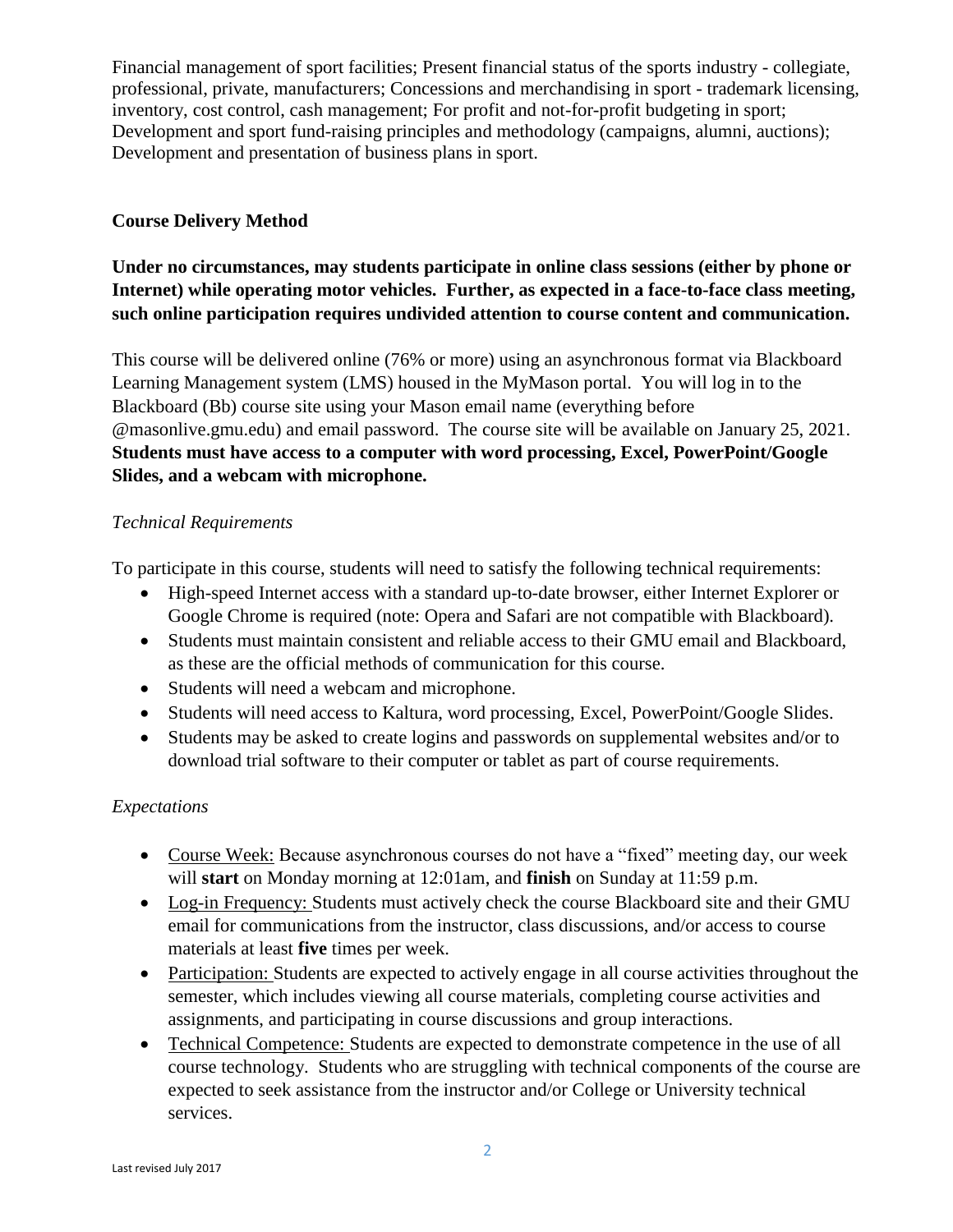- Technical Issues: Students should anticipate some technical difficulties during the semester and should, therefore, budget their time accordingly. Late work due to individual technical issues will receive a 10% late penalty, as with all other late work.
- Workload: Please be aware that this course is **not** self-paced. Students are expected to meet *specific deadlines* and *due dates* listed in the **Class Schedule** section of this syllabus. It is the student's responsibility to keep track of the weekly course schedule of topics, readings, activities and assignments due.
- Instructor Support: Students may schedule a one-on-one meeting to discuss course requirements, content or other course-related issues. Those unable to come to a Mason campus can meet with the instructor via telephone or web conference. Students should email the instructor to schedule a one-on-one session, including their preferred meeting method and suggested dates/times.
- Netiquette: The course environment is a collaborative space. Experience shows that even an innocent remark typed in the online environment can be misconstrued. Students must always re-read their responses carefully before posting them, so as others do not consider them as personal offenses. *Be positive in your approach with others and diplomatic in selecting your words*. Remember that you are not competing with classmates, but sharing information and learning from others. All faculty are similarly expected to be respectful in all communications.
- Accommodations: Online learners who require effective accommodations to insure accessibility must be registered with George Mason University Disability Services.

# **Learner Outcomes or Objectives**

This course is designed to enable students to do the following:

- 1. Apply economic principles in sport, including competitive strategy (supply and demand), and economic theory to sport industries, labor and stadiums/ arenas.
- 2. Identify the application of economic theory across professional and intercollegiate sports.
- 3. Identify sources of revenue for financing sport, including public sector and private sector.
- 4. Apply knowledge of key financial principles and promising practices for building and advocating strategic plans and business cases in sport.
- 5. Recognize key financial principles applicable to sport organizations.
- 6. Describe principles of budgeting, including types, development, for‐profit and not‐for‐profit and use as a method of control, organization, and reallocation.
- 7. Develop an appreciation of financial planning and management for sport facilities.
- 8. Assess the financial status of the sports industry and the role of television in sports.
- 9. Develop an appreciation of the interrelation of business strategic planning, financial management, and economics in the sport industry.
- 10. Describe the economic growth of the sport industry, including the economic impact of sport venues and events, at the professional and collegiate levels.

**Professional Standards** Upon completion of this course, students will have met the following professional standards: Not Applicable.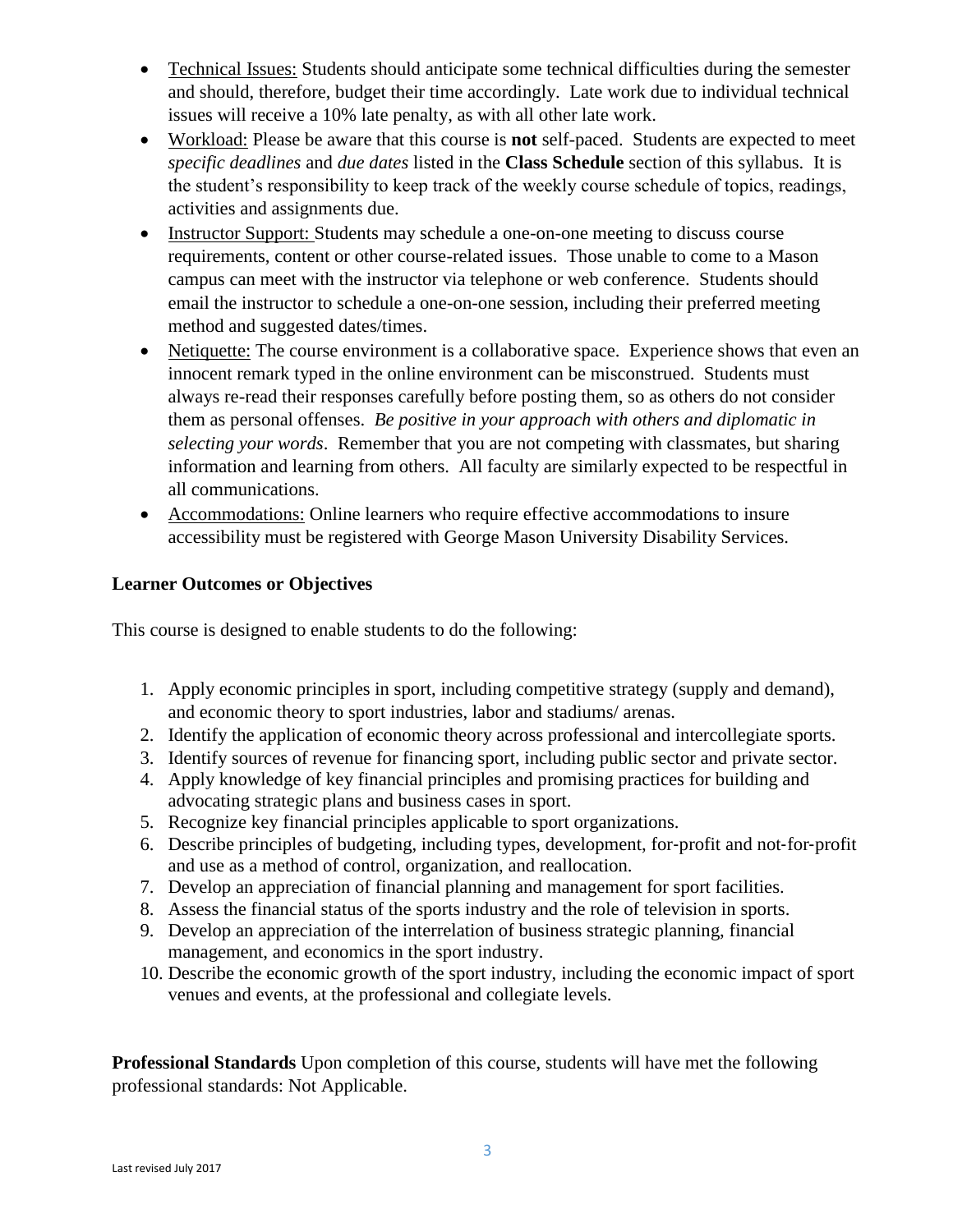# **Required Texts**

Class Preparation: Readings will include assigned chapters within the text and/or current articles and news in sport management to be determined by instructor. Students may be required to be prepared each week with a reading (article, internet item, etc.) directly related to the course content for class discussion.

#### Required Texts (library reserve copies available for 2hr. check-out at Johnson Center)*:*

**Leeds, M.A., Allmen, P., & Matheson, V.A. (2018).** *The Economics of Sports,* **6** *th Ed***. Upper Saddle River, NJ: Pearson.**

### **Howard, D.R. & Crompton, J.L. (2018).** *Financing Sport, 4 th Ed***. Morgantown, WV: West Virginia University.**

Instruction notice: Professor may assign supplemental readings.

### **Course Performance Evaluation**

Students are expected to submit all assignments on time in the manner outlined by the instructor to the Blackboard classroom. All assignments will be due by 11:59pm on the date indicated and late work will be penalized 10% if turned in past the due date.

- **Discussion Board Participation – 20% of final grade**
	- o Weekly discussion board participation is crucial for this class. Posts must meet the requirements for the conversation and be submitted on time.
- **Current Event Discussion – 10% of final grade**
	- o Student will virtually report on a recent news topic that relates to the financial and economical world of sports and lead a discussion on Blackboard.
- **THIS or THAT Video – 10% of final grade**
	- o Student will create a persuasive video that is supported by research on a financial or economic topic provided to them.
- **Research Paper – 10% of final grade**
	- o Student will research and write a 2-3 page paper about a topic provided to them.
- **Class Assignments – 10% of final grade**
	- o Class assignments will include all other assignments that do not fall under the other gradebook categories.
- **Mid-Term – 10% of final grade**
	- o A mid-term paper will be due on March 14. The paper will primarily be based on the Economics topics covered in the first half of the semester.
- **Start Up Business Plan – 15% of final grade**
	- o A sales pitch video presentation of a new sports/recreation-related business plan will be due on April 25.
- **Final Exam – 15% of final grade**
	- $\circ$  A final examination will be given electronically for assigned materials and topics covered in class. The exam will primarily cover topics covered in class after the Midterm. The test will include 100 multiple choice and True/False questions.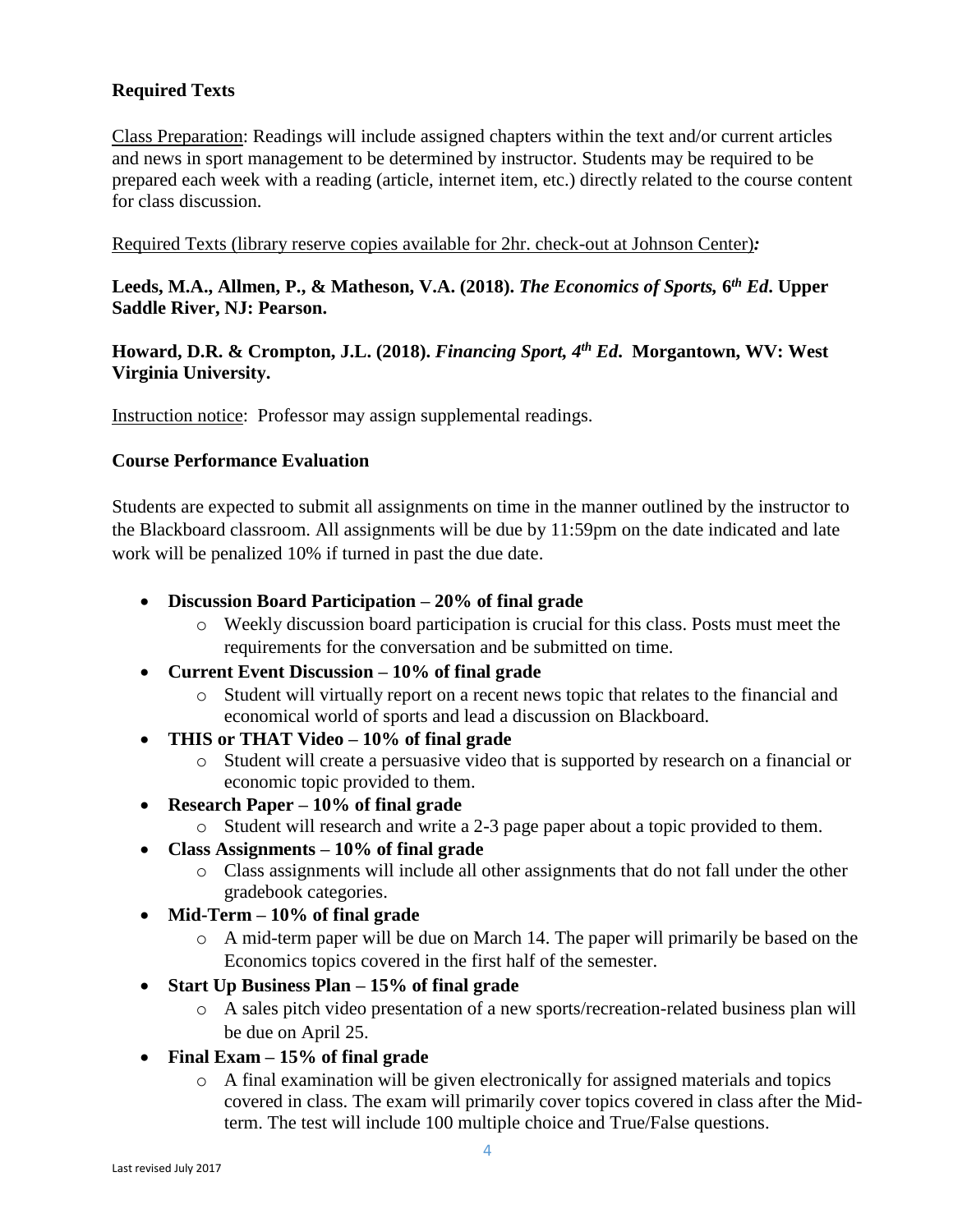**Grading**

|  |                                             | $A = 94-100$ $A = 90-3$ $B = 88-9$ $B = 84-7$ $B = 80-3$ $C = 78-9$ |  |
|--|---------------------------------------------|---------------------------------------------------------------------|--|
|  | $C = 74-7$ $C = 70-3$ $D = 60-9$ $F = 0-59$ |                                                                     |  |

### **Professional Dispositions**

See<https://cehd.gmu.edu/students/polices-procedures/>

### **Class Schedule**

Classes begin on January 25 and end on April 30. The final exam period runs from May 3-10.

Since this is a 100% online course, there are no meeting dates, however students need to be active online and adhere to due dates of scheduled assignments, papers, projects and discussion board posts. Students should follow the detailed schedule on Blackboard for more information on specific due dates and requirements of work.

Note: Faculty reserves the right to alter the schedule as necessary, with notification to students.

### **Core Values Commitment**

The College of Education and Human Development is committed to collaboration, ethical leadership, innovation, research-based practice, and social justice. Students are expected to adhere to these principles: [http://cehd.gmu.edu/values/.](http://cehd.gmu.edu/values/)

### **GMU Policies and Resources for Students**

### *Policies*

- Students must adhere to the guidelines of the Mason Honor Code (see [http://oai.gmu.edu/the-mason-honor-code/\)](http://oai.gmu.edu/the-mason-honor-code/).
- Students must follow the university policy for Responsible Use of Computing (see [http://universitypolicy.gmu.edu/policies/responsible-use-of-computing/\)](http://universitypolicy.gmu.edu/policies/responsible-use-of-computing/).
- Students are responsible for the content of university communications sent to their Mason email account and are required to activate their account and check it regularly. All communication from the university, college, school, and program will be sent to students **solely** through their Mason email account.
- Students with disabilities who seek accommodations in a course must be registered with George Mason University Disability Services. Approved accommodations will begin at the